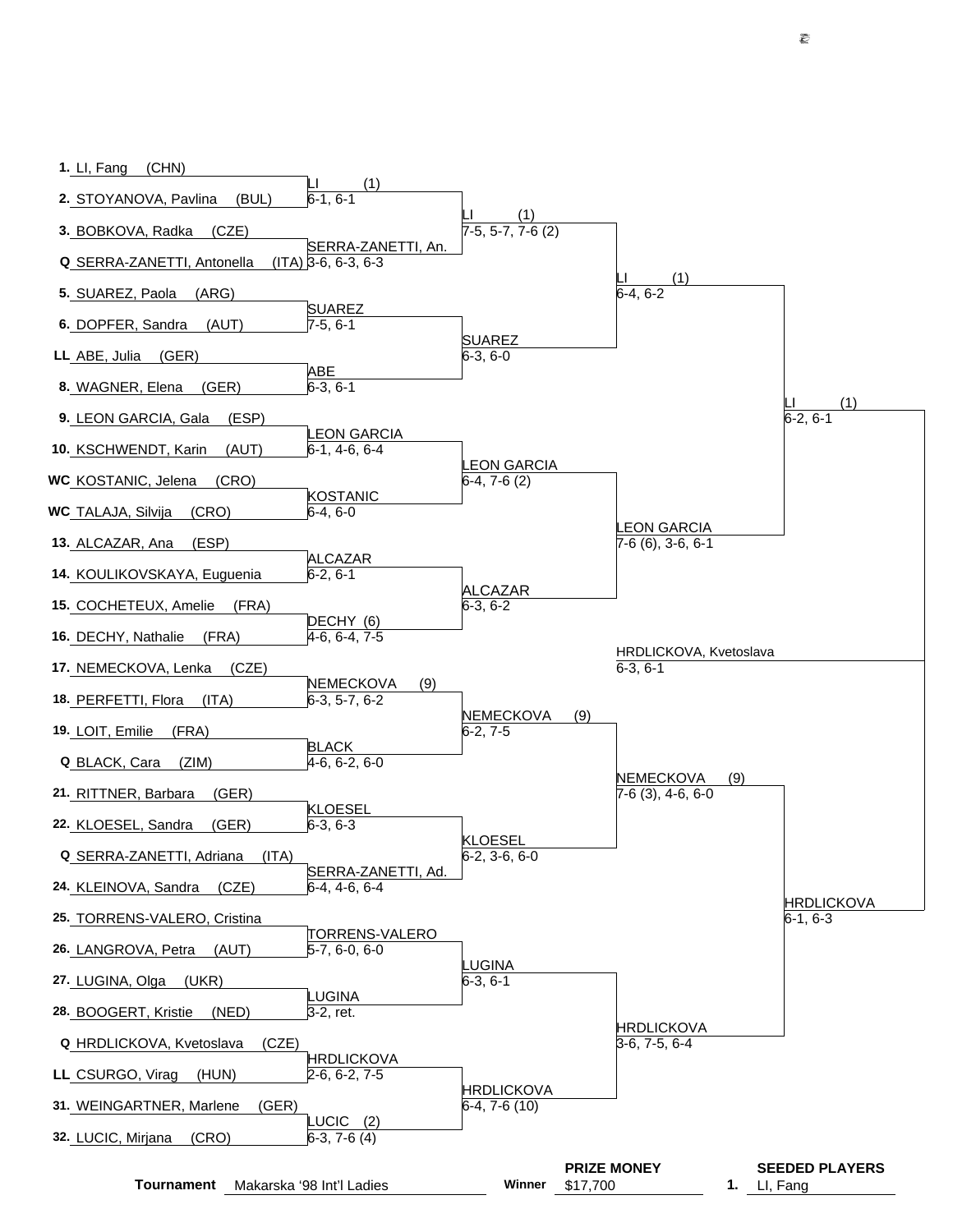| Winner of this event   |                    |          |                 |         | 8. | WAGNER, Elena            |
|------------------------|--------------------|----------|-----------------|---------|----|--------------------------|
| <b>Surface</b>         | Red Clay / Outdoor |          |                 |         | WD | <b>CRISTEA, Catalina</b> |
| <b>Draw</b>            | 32M / 32Q / 16D    |          | 17th-32         | \$700   | 6. | DECHY, Nathalie          |
| <b>Prize</b>           |                    | 9th-16th | \$1.115         |         |    | <b>TORRENS-VALER</b>     |
| <b>Qualifying Date</b> | April 11-13, 1998  |          | 5th-8th         | \$2.150 |    | LEON GARCIA.             |
| <b>Main Draw Date</b>  | April 13-19, 1998  |          | 3rd-4th         | \$4.275 | 3. | KLEINOVA, Sandra         |
| City                   | Makarska, CRO      |          | <b>Finalist</b> | \$8,350 |    | LUCIC, Mirjana           |